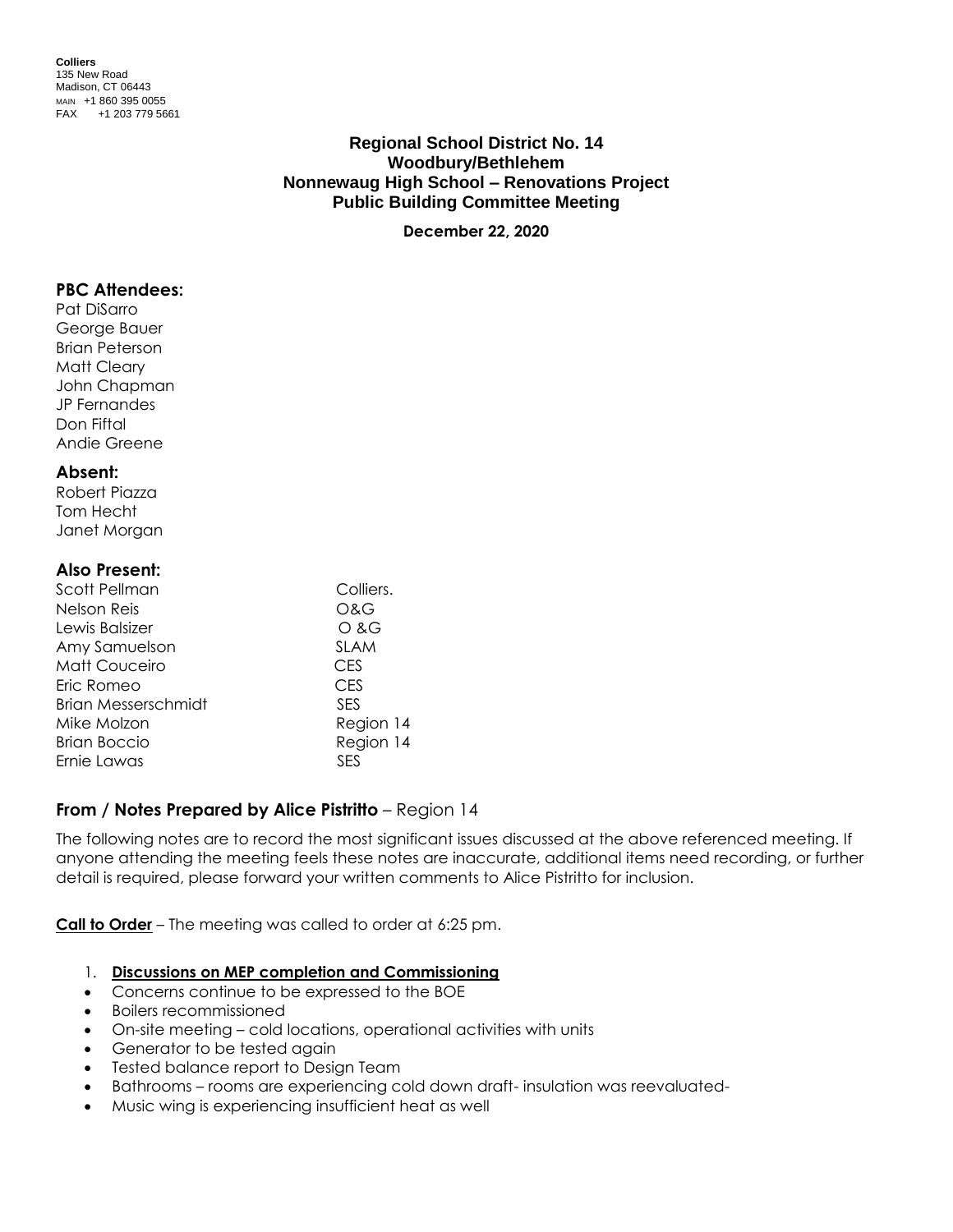- Teachers feel air draft
- Learning Center draft issues
- Amy S spoke to concerns with vapor barrier causing cold transfer design team make recommendations to improve heat in the areas experiencing heat issues.
- Space temp needs to be observed by sensor on wall. Possible false reading occurring- sensors needs to be modified in every room.
- Extensive discussion/testing on troubleshooting heat issues prior to purchasing heat coils
- Brian M spoke to the commissioning throughout the building. Deficiencies are tracked and verify that issues have been resolved.

# 2. **Finance Report** –

- There are four PCO's to review this evening along with application for payment #40. Nelson Reis from O&G will review the payment application as part of his report. The application summary and Payment application was included in the committee meeting packet.
- A current contingency status reports was included in the financial folder located in the meeting packet. The project has expended \$3,766,826.12 in Construction and Owner's contingency and there are pending issues or Owner improvements that total an additional \$371,838. PCO 324 which total \$9,900 will be discussed tonight is tagged for CM contingency, Once that PCO is acted on those funds would be restored to the Owners contingency..
- The current available contingency for the High School and BOE facility is approximately \$444,674. This would be reduced to \$72,835.88 assuming all the pending issues or betterments are accepted. As discussed, the project is still experiencing MEP issues and the committee should be very cautious in approving any additional changes not required for the building to operate correctly.
- The largest pending expenditure are re-heat coils for the DOA units. The contingency status log is currently carrying \$150,000 for this work.
	- 3. **OPM Report** Scott Pellman reported on the following:
		- **a.** Project Update –
- Project meetings continue to take place and the focus of the meetings has been project close out, punch list completion and ongoing heating issues. Colliers is coordinating with Eversource to have them perform a power quality survey. Colliers continues to facilitate additional HVAC and Commissioning meetings attempting to resolve the ongoing issues.
- Colliers is continuing project support hourly based on the agreement in place.
	- 4. **PCO reviews** The following PCO's were presented to the committee.

**PCO-324** – Miscellaneous CM contingency draw - \$9,900

- o This is the cost for miscellaneous contingency draws from multiple contractors and PCO's.
- o CT Carpentry -Hand rail needed
- o General Trades Nosal
- o Acoustical Central Connecticut Acoustics
- o Painting M&P
- o Electrical ESG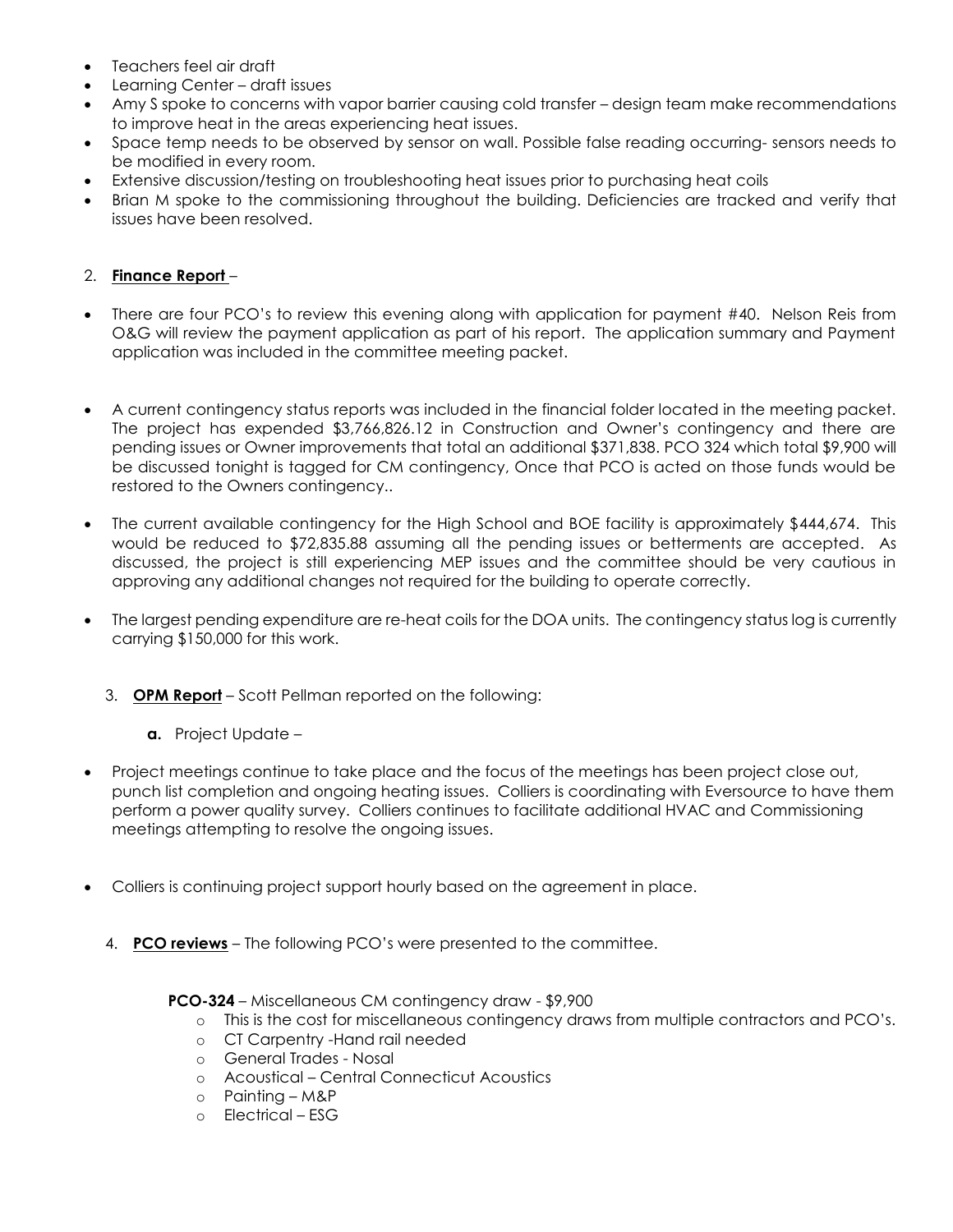**PCO-325** – Corner Guards at the Kitchen Servery - \$5,280

o This proposal would add corner guards to the gypsum columns in the cafeteria and server. This is something that could be added later by the district and Colliers is not recommending that the committee approve this change.

## **PCO-326** – Laundry Leak Detection - \$13,480

o This is for revisions to the leak detection system. (This PCO will be postponed & revised)

## **PCO-327** – Emergency Lights in health room - \$4,178

o This PCO will tie lights in the existing Health Room which is an interior windowless room onto the emergency lighting circuit as requested by the administration and Fire Marshal.

## **Architect update** – Amy S

- Responding to commissioning comments
- Punchlist items
- Auditorium concerns- AV
- Bi- Weekly meetings are a priority Commissioning & OAC

## **Project Update -** Nelson R-

- Summary for payment application
- Contingency update
- Contract work completion update
- Commissioning schedule was shared
- Wallcovering installed
- Tennis wind screen
- Stockade fence installed
- Andie G asked about retainage for exterior landscape/restoration work to be done in the spring

#### **New Business**:

- Discussion on project completion.
- Commissioning will affect the end of the project-
- If heat coils are needed it will push the completion date out
- Questions on warranties

#### **Public Comment:**

None

## **Motions 12-22-20 PBC meeting**

## **PCO-324**

Motion that the public building committee approve PCO - 324 dated 12/18/2020 for miscellaneous contingency items in the amount of \$9,900 as a zero-cost change order to be applied to the CM contingency

**George Bauer made a motion that the public building committee approve PCO - 324 dated 12/18/2020 for miscellaneous contingency items in the amount of \$9,900 as a zero-cost change order to be applied to the CM contingency. Seconded by JP Fernandes - All in favor-. Unanimous - Motion passes**